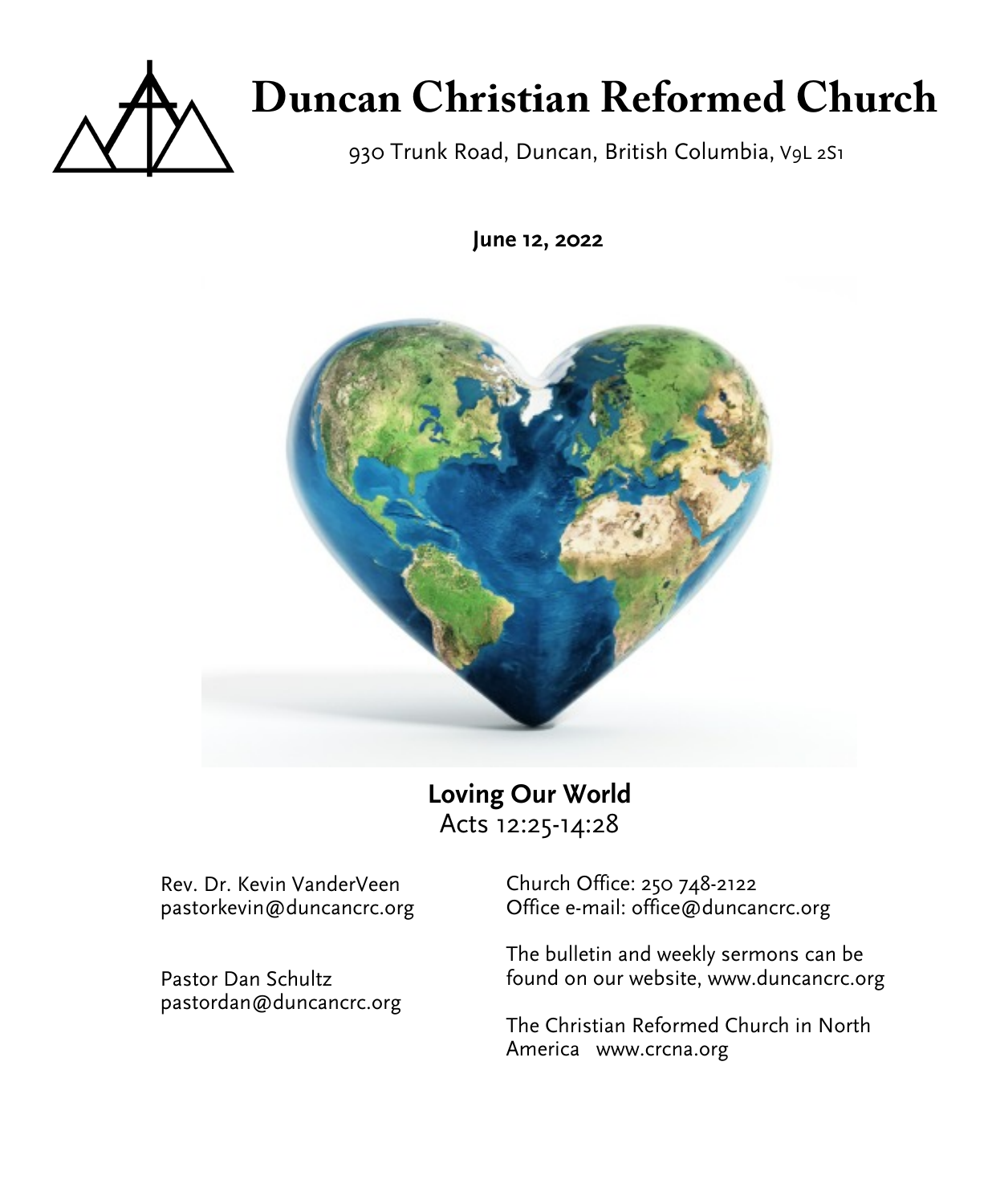# **Announcements**

# **Church Calendar**

Sunday, June 12: Vote of affirmation for new members of Council Monday, June 13: Full Council Meeting 7 pm Sunday, June 19: Installation of Elders & Deacon Sunday, June 19: Father's Day BBQ at the church - sign up to help! Sign up sheet is in the foyer. Sunday, June 19: Overview of the Human Sexuality Report and its Conclusions 7 - 8 pm

# **Council Nominees**

We have come to the time where several members of Council have completed their terms. Thank you to Angelina W, Frank G, and Norm B for your investment and service.

New to Council this term, Sandy V, Matt B and Dan S have agreed to serve in the office of Elder, and Will B has agreed to serve in the office of Deacon. For clarification:, as Dan S is a non-ordained member of our ministry staff and a member of our church, he is eligible to serve our Council in this capacity. If there are no valid objections, then there will be a vote of affirmation following the worship service this Sunday, June 12<sup>th</sup>.

# **Father's Day BBQ**

Sunday, June 19th we are organizing a Father's Day BBQ for our church and the community. This event will be immediately after church and comes complete with a great meal, kids games, and fun. We will need a lot of help to pull this off. Please sign up and pitch in as we celebrate Fathers, our church family and our community. Sign up sheet is available in the foyer.

# **Discussions for the Congregation**

We have been having discussions concerning the Human Sexuality Report, opening up space to listen and reflect together. Synod convened this weekend, and they will begin their work this week. We invite you to join us in praying for the delegates as they do their work. To ensure that our discussion together is fruitful, we are going to continue our discussion on Sunday evening, June 19, after Synod has completed its work. We also invite you to stop by the church during the week, as we will have Synod's discussion available through live stream.

May 22 - Introduction to the conversation and setting the stage to communicate well

May 29 - Overview of the Human Sexuality Report and its conclusions

## **June 19 - The discussions and decisions of Synod**

June 26 - Moving forward together as a worshiping community

# **Synod 2022**

The Agenda Supplement for Synod 2022, will meet in person June 10-16 at Calvin University in Grand Rapids, Michigan, are now posted on the Synod Resources page of the Christian Reformed Church in North America website.

The Supplement also includes an overture from Classis Southeast U.S. to revise definitions and the CRCNA's stance on homosexuality. Synod is the annual decision-making assembly of the CRCNA. It has not been held since 2019 because of travel and in-person gathering restrictions related to the COVID-19 pandemic. As a result, Synod 2022 has a significantly large agenda that includes several weighty matters. Please be in prayer for our delegates and the CRCNA denomination.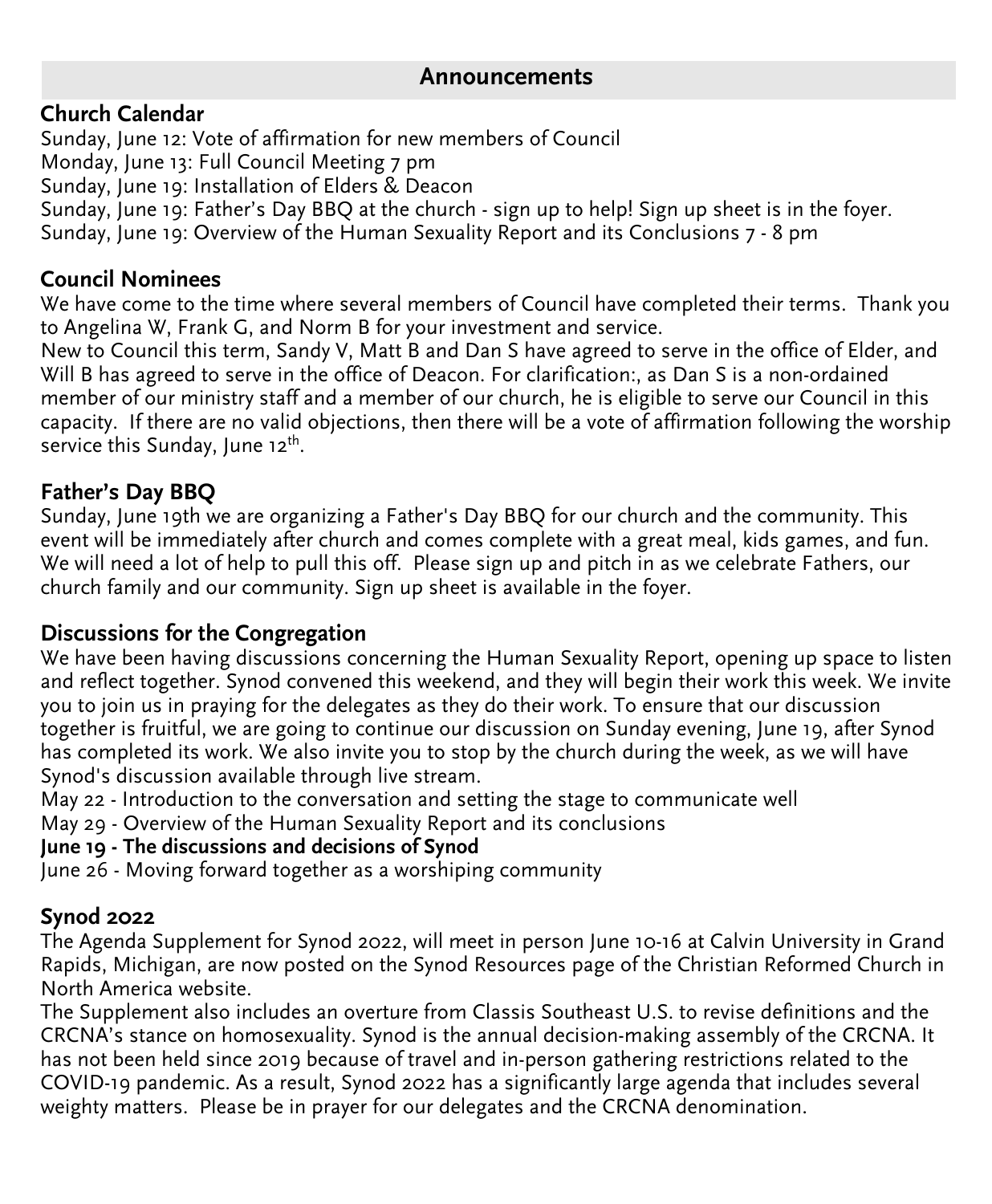# **July Sermon Series**

We've all been told phrases or nuggets of truth from parents, grandparents, mentors, coaches and friends. Starting June 29, our sermon series will be called "Words of Wisdom" which will explore some of these profound statements, their validity, impact on our lives and what God's Word tells us.

We want your help. Please emai[l pastorkevin@duncancrc.org](mailto:pastorkevin@duncancrc.org) or write down with the ballot provided in the foyer, a wisdom phrase or two that you have been told in the past, or that you tell others today. It might just be one of our summer sermons

#### **Announcements**

#### **Passing of Hermina Besteman**

Hermina J Besteman former member of Duncan CRC passed away on May 12 ,2022 at her home in Saskatoon. There will be a graveside service on June 18,2022 at 11 am at Shawnigan Lake Cemetery. All are welcome.

Following the service everyone is welcome to Evenings Ease Hall on Trunk Road, Duncan for refreshments/ light lunch.

If you wish to see the memorial service go to Dalmeny Funeral Home and see the live stream at the end of her obituary.

# **Birthdays this Week**

Monday, June 13: Wayne Slessor Wednesday, June 15: Jaxen Nagtigaal

# **Nursery, Sunday School**

**Nursery in the Preschool Wing June 12** Danielle G, Henrietta G, Aliya N

**June 12 Sunday School in the Fireside Room** Teachers: Kristin V Helpers: Addie N, Josie N

## **Prayer Chain**

**I**f you would like prayer, please call Anneke W

## **Coffee Servers**

Sunday, June 12: Chris & Henrietta G Sunday, June 19: Raymond & Susan W Sunday, June 26: Carol and Pete K

## **Hall Monitors**

Sunday, June 12: Will B Sunday, June 19: Tom V Sunday, June 26: Fred W

If you are interested in becoming a Hall Monitor during Sunday morning church services, please